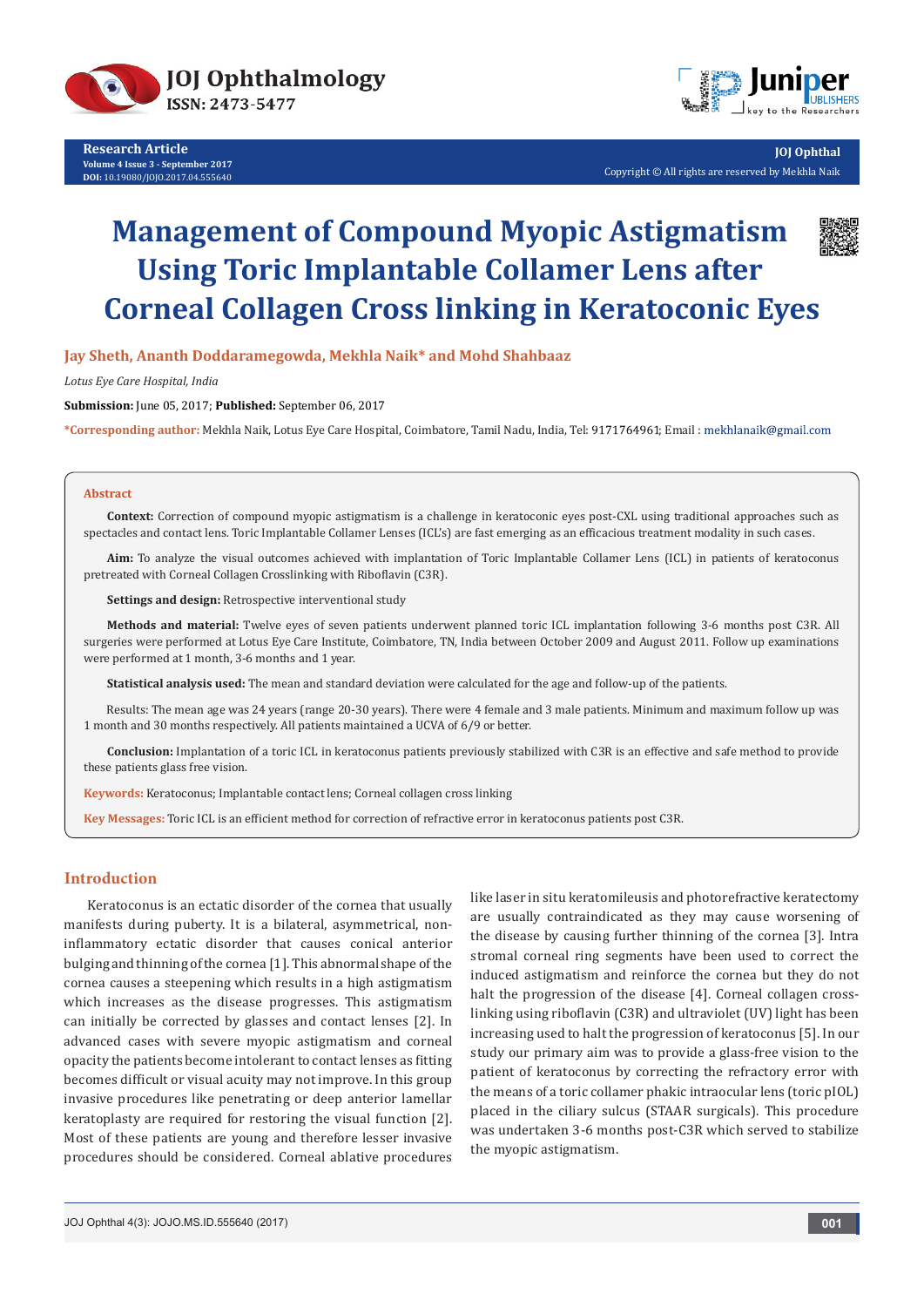# **Subject and Methods**

# **Study design**

Retrospective interventional study

#### **Study population**

The inclusion criteria were age ≥18 years, best corrected visual acuity (BCVA) of 6/12 or better on Snellen's visual acuity chart, presence of unilateral / bilateral keratoconus as proven on Orb scan and a history of undergone C3R ≥3 months in the same eye. The exclusion criteria were anterior chamber depth < 2.8mm, presence of corneal opacity / cataract / macular degeneration, history of ocular hypertension or glaucoma or retinal detachment. Data recovered from the case records of these patients at baseline included age, gender, BCVA with refraction, slit lamp bio microscopy and fundus examination, IOP by Goldmann applanation tonometry, gonioscopy and corneal topography by Orb scan. The patients were followed-up at 1 month, 3-6 months and 1 year. At each follow-up visit, the visual outcome was assessed by means of BCVA with refraction and the safety analysis was performed by noting down any adverse events, anterior and posterior segment examination, vaulting of the toric pIOL, IOP measurements and gonioscopy. Repeat orb scan was done at the end of 1 year follow-up.

### **Surgical technique**

All patients were operated under topical anesthesia. All patients were dilated with tropicamide plus phenylephrine and cyclopentolate eye drops one hour prior to surgery. A temporal incision was preferred in all cases. The ICL was inserted into the anterior chamber and placed in the sulcus and rotated into the required axis. The pupil was constricted with pilocarpine and a peripheral iridectomy was made. A representative example is shown in Figure 1.



**Figure 1:** Representative case showing (A) Preoperative corneal topography, (B) Orientation form of toric implantable collamer lens (ICL), (C) Slit lamp image in retro-illumination demonstrating the ICL in situ with the axis marker (yellow arrowhead), (D) Slit lamp image of ICL in cross-section.

### **Statistical Analysis**

The mean and standard deviation were calculated for the age and follow-up of the patients.

#### **Results**

Twelve eyes of seven patients were evaluated. Five patients had bilateral implantation and two patients had unilateral implantation. The mean age of the study group was 24±3.1 years (Figure 2). There were 4 females and 3 males in the study group. The median follow-up period was 8 months (minimum 1 month, maximum 30 months). All eyes completed the one month follow-up. Six of the twelve eyes completed the 6 month and 12

month follow-up respectively. At the end of one month, all eyes maintained a UCVA of 6/9 or better, with 5 eyes having a UCVA of 6/6 (Table 1). Of the six eyes that completed the six month and the one year follow-up, two eyes maintained a UCVA of 6/6 and four eyes maintained a UCVA of 6/9 respectively (Table 2 & 3). Out of the four eyes with UCVA of 6/9, three eyes had a mean residual spherical equivalent of +1.25 D and one eye had a residual spherical equivalent of -1.50 D. The mean residual cylindrical power was  $-1.25\pm(-1.54)$  D for the four eyes. There were no intra- or post-operative complications. No incidence of any rise in IOP, cataract formation or retinal detachment was noted.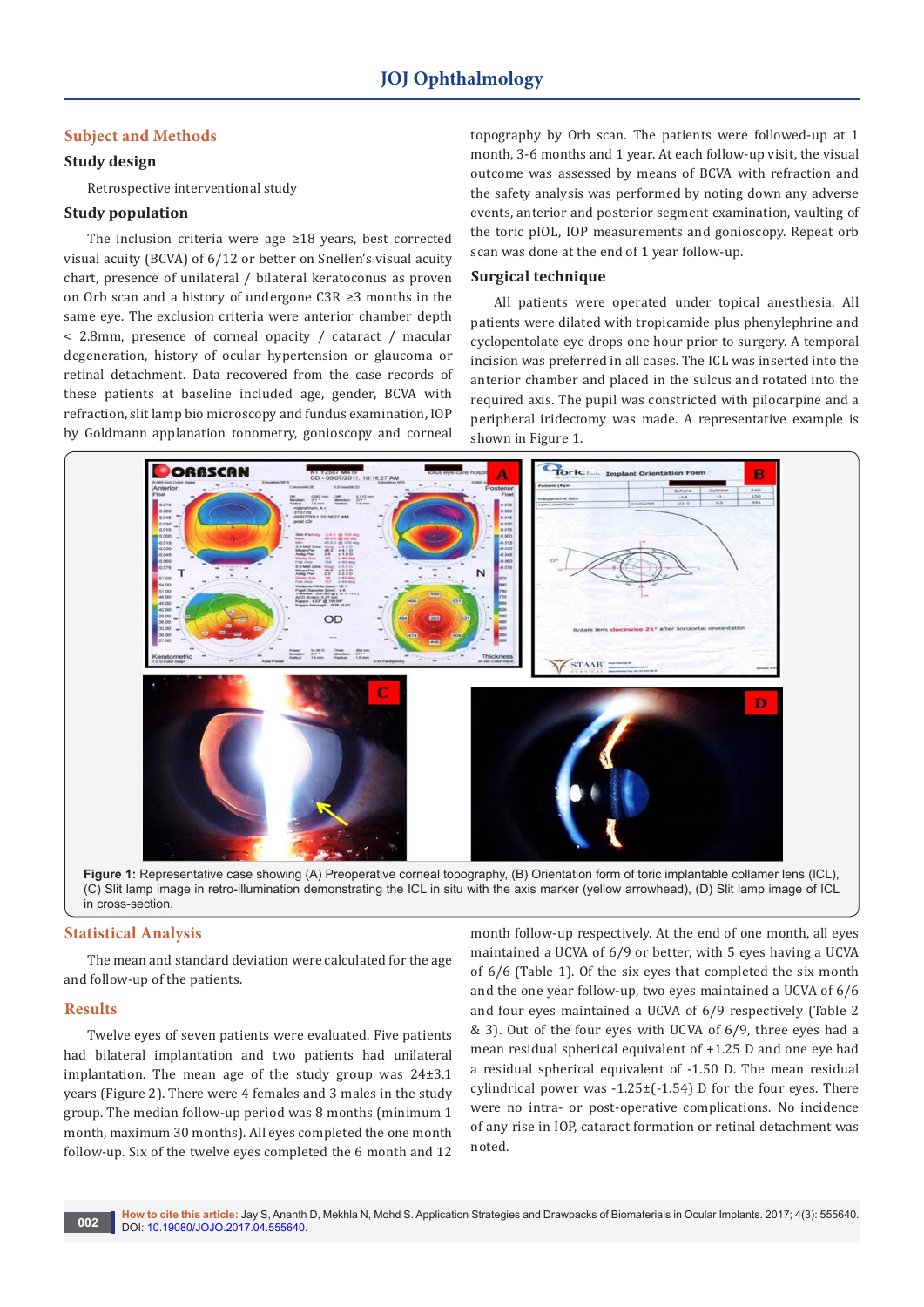

| Table 1: One month postoperative results of visual outcomes. |  |  |
|--------------------------------------------------------------|--|--|
|--------------------------------------------------------------|--|--|

| <b>Uncorrected Visual Acuity (UCVA)</b> | No of Eyes |
|-----------------------------------------|------------|
| 6/9                                     |            |
| 6/6                                     |            |

**Table 2:** Six month postoperative results of visual outcomes.

| <b>Uncorrected Visual Acuity (UCVA)</b> | No of Eyes |
|-----------------------------------------|------------|
| 6/9                                     |            |
| 6/6                                     |            |

**Table 3:** Twelve month postoperative results of visual outcomes.

| <b>Uncorrected Visual Acuity (UCVA)</b> | No of Eyes |
|-----------------------------------------|------------|
| 6/9                                     |            |
| 6/6                                     |            |

## **Discussion**

The purpose of our study was to analyze whether toric pIOL's could be used safely to correct myopic astigmatism which was stabilized by C3R in patients with keratoconus. The assessment of our data has shown satisfactory visual and safety outcomes. The predictability was very good as at the end of one year, two eyes were emmetrope, and four eyes had a mean residual cylindrical power of -1.25±(-1.54) D and mean residual spherical equivalent of +1.25 D (3 eyes) and -1.50 D (1 eye) respectively. To our knowledge, there have been only two studies that have analyzed the efficacy of toric pIOL in patients of keratoconus [6,7]. Alfonso et al. [6], have reported good stability and predictability with toric pIOL in patients of keratoconus for 12 months. Many other studies have been done to treat the refractive error of keratoconus by means of spherical anterior chamber pIOLs [8], iris fixated pIOLs [9], anterior and posterior chamber toric IOL's [10] as well as by refractive lens exchange [11] and multifocal IOL's [12]. Of all these, only the refractory lens exchange and multifocal IOL's have shown good results.

Phakic IOL's have been associated with complications like anterior sub capsular cataracts and increased IOP [13,14]. In our study though, we did not report any incidence of adverse event till the end of one year. However, one year may be a short duration of follow-up to evaluate the refractive stabilization as well as to gauge the development of any adverse reactions. This is one of the short-coming of our study. In conclusion, our results show that toric pIOL's can be used safely and predictably to correct the refractive error in keratoconus patients once the power has been stabilized by means of C3R. We recommend longer follow-up of the patient for at least 3-5 years along with a larger sample size to propose guidelines for refractive correction of keratoconus patients.

#### **References**

- 1. [Mahadevan R, Arumugam AO, Arunachalam V, Kumaresan B \(2009\)](https://www.ncbi.nlm.nih.gov/pmc/articles/PMC3974279/)  [Keratoconus - a review from a tertiary eye-care center. J Optom 2\(4\):](https://www.ncbi.nlm.nih.gov/pmc/articles/PMC3974279/)  [166-172.](https://www.ncbi.nlm.nih.gov/pmc/articles/PMC3974279/)
- 2. [Gordon MO, Steger MK, Szczotka FL, Riley C, Joslin CE, et al. \(2006\)](https://www.ncbi.nlm.nih.gov/pubmed/17157577)  [Baseline factors predictive of incident penetrating keratoplasty in](https://www.ncbi.nlm.nih.gov/pubmed/17157577)  [keratoconus. Am J Ophthalmo 142: 923-930.](https://www.ncbi.nlm.nih.gov/pubmed/17157577)
- 3. Schmitt BCFM, Lesage C, Arnaud B (2000) Keratectasia induced by laser in situ keratomileusis in keratoconus. J Refract Surg 16: 368-370.
- 4. [Colin J \(2006\) European clinical evaluation: use of Intacs for the](https://www.ncbi.nlm.nih.gov/pubmed/16765790)  [treatment of keratoconus. J Cataract Refract Surg 32\(5\): 747-755.](https://www.ncbi.nlm.nih.gov/pubmed/16765790)
- 5. [Wollensak G, Spoerl E, Seiler T \(2003\) Riboflavin/ultraviolet-A](https://www.ncbi.nlm.nih.gov/pubmed/12719068)[induced collagen cross linking for the treatment of keratoconus. Am J](https://www.ncbi.nlm.nih.gov/pubmed/12719068)  [Ophthalmol 135\(5\): 620-627.](https://www.ncbi.nlm.nih.gov/pubmed/12719068)
- 6. [Alfonso JF, Fernández VL, Lisa C, Fernandes P, González MJM, et al.](https://www.ncbi.nlm.nih.gov/pubmed/20494760)  [\(2010\) Collagen copolymer toric posterior chamber phakic intraocular](https://www.ncbi.nlm.nih.gov/pubmed/20494760)  [lens in eyes with keratoconus. J Cataract Refract Surg 36\(6\): 906-916.](https://www.ncbi.nlm.nih.gov/pubmed/20494760)
- 7. [Kamiya K, Shimizu K, Ando W, Asato Y, Fujisawa T \(2008\) Phakic toric](https://www.ncbi.nlm.nih.gov/pubmed/18856240)  [Implantable Collamer Lens implantation for the correction of high](https://www.ncbi.nlm.nih.gov/pubmed/18856240)  [myopic astigmatism in eyes with keratoconus. J Refract Surg 24\(8\):](https://www.ncbi.nlm.nih.gov/pubmed/18856240)  [840-842.](https://www.ncbi.nlm.nih.gov/pubmed/18856240)
- 8. [Leccisotti A, Fields SV \(2003\) Angle-supported phakic intraocular](https://www.ncbi.nlm.nih.gov/pubmed/12954300)  [lenses in eyes with keratoconus and myopia. J Cataract Refract Surg](https://www.ncbi.nlm.nih.gov/pubmed/12954300)  [29\(8\): 1530-1536.](https://www.ncbi.nlm.nih.gov/pubmed/12954300)
- 9. [Budo C, Bartels MC, van Rij G \(2005\) Implantation of Artisan toric](https://www.ncbi.nlm.nih.gov/pubmed/15977878)  [phakic intraocular lenses for the correction of astigmatism and](https://www.ncbi.nlm.nih.gov/pubmed/15977878)  [spherical errors in patients with keratoconus. J Refract Surg 21\(3\):](https://www.ncbi.nlm.nih.gov/pubmed/15977878)  [218-222.](https://www.ncbi.nlm.nih.gov/pubmed/15977878)
- 10. [Kamburog˘ lu G, Ertan A, Bahadır M \(2007\) Implantation of Artisan](https://www.ncbi.nlm.nih.gov/pubmed/17321406)  [toric phakic intraocular lens following Intacs in a patient with](https://www.ncbi.nlm.nih.gov/pubmed/17321406)  [keratoconus. J Cataract Refract Surg 33\(3\): 528-530.](https://www.ncbi.nlm.nih.gov/pubmed/17321406)
- 11. [Leccisotti A \(2006\) Refractive lens exchange in keratoconus. J Cataract](https://www.ncbi.nlm.nih.gov/pubmed/16765789)  [Refract Surg 32\(5\): 742-746.](https://www.ncbi.nlm.nih.gov/pubmed/16765789)
- 12. [Ferna´ndez VL, Alfonso JF, Rodrı´guez PP, Monte´s MR \(2007\) Clear](http://www.aaojournal.org/article/S0161-6420(06)01589-2/fulltext)  [lens extraction with multifocal apodized diffractive intraocular lens](http://www.aaojournal.org/article/S0161-6420(06)01589-2/fulltext)  [implantation. Ophthalmology 114\(8\): 1491-1498.](http://www.aaojournal.org/article/S0161-6420(06)01589-2/fulltext)
- 13. [Sanders DR, Vukich JA \(2002\) Incidence of lens opacities and clinically](https://www.ncbi.nlm.nih.gov/pubmed/12458860)  [significant cataracts with the Implantable Contact Lens: comparison of](https://www.ncbi.nlm.nih.gov/pubmed/12458860)  [two lens designs. J Refract 18\(6\): 673-682.](https://www.ncbi.nlm.nih.gov/pubmed/12458860)
- 14. [Chung TY, Park SC, Lee MO, Ahn K, Chung ES \(2009\) Changes in](https://www.ncbi.nlm.nih.gov/pubmed/19370819)  [iridocorneal angle structure and trabecular pigmentation with STAAR](https://www.ncbi.nlm.nih.gov/pubmed/19370819)  [Implantable Collamer Lens during 2 years. J Refract Surg 25\(3\): 251-](https://www.ncbi.nlm.nih.gov/pubmed/19370819) [258.](https://www.ncbi.nlm.nih.gov/pubmed/19370819)